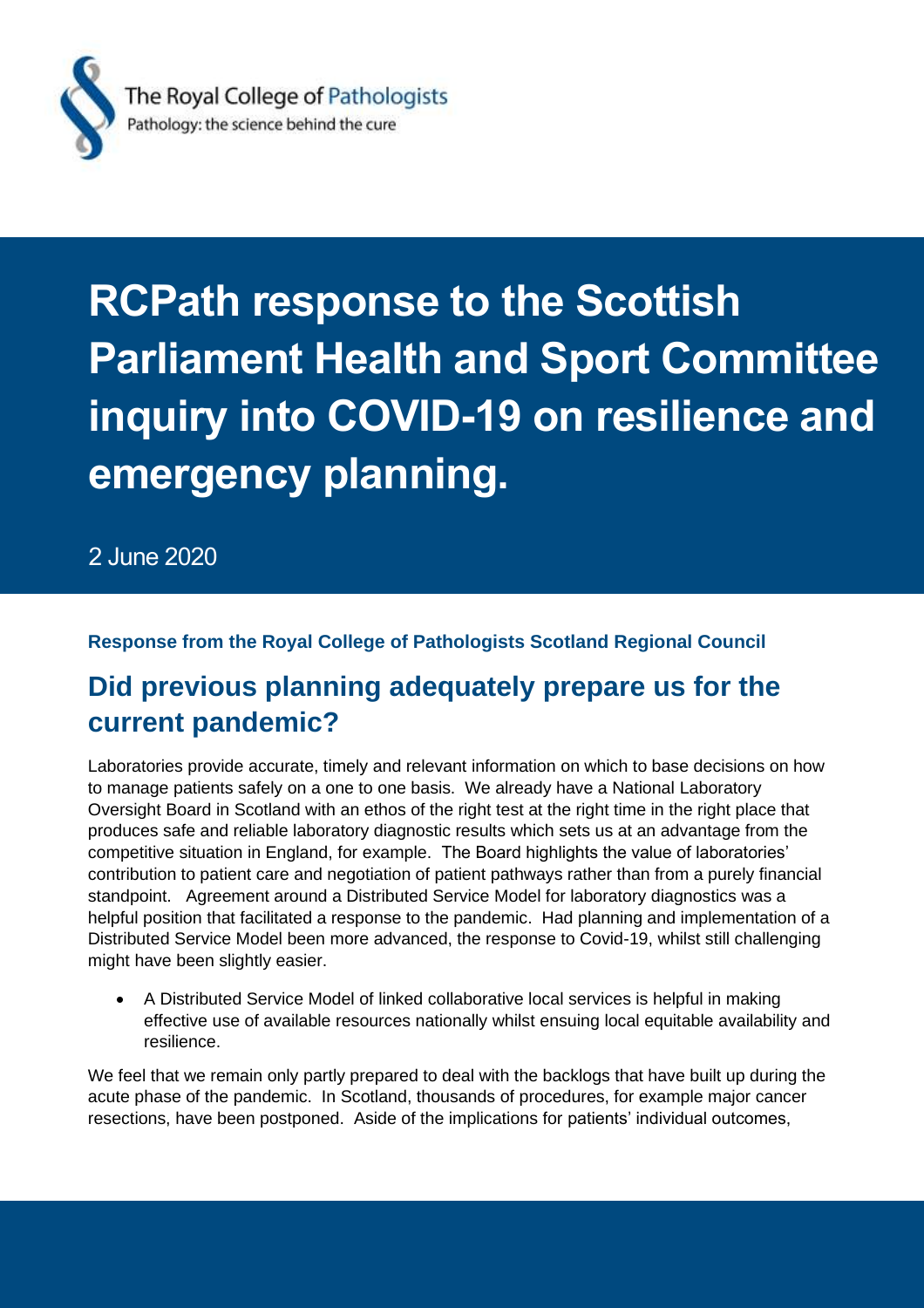laboratory diagnostics anticipates a large volume of complex cases as we address this backlog. With Covid-related implications for carrying out diagnostic work ongoing (see section on buildings and infrastructure below), this increased volume of work will have more effect than usual. To date, we are not aware of specific plans (other than numerical targets and some possible IT solutions) as to a strategic approach to this matter. The College, along with the other laboratory professionals would seek to be involved in developing the way forward.

• Consultation with relevant groups in the development phase prior to implementation is favoured to promote engagement and effective use of scant resources.

### **With hindsight, what prevented better advanced planning to deal with the pandemic?**

The Royal College of Pathologists would suggest that there is a relative lack of investment in laboratory diagnostic services. The need to engage help from, for example, Scottish Universities in providing testing capacity, illustrates this. The Staffing levels in Scottish Laboratories (see Scotland's Future Laboratory Workforce Report, November 2019, [https://www.ims.scot.nhs.uk/wp](https://www.ims.scot.nhs.uk/wp-content/uploads/2019/12/DSG-WFP-Final-Report-v1.pdf)[content/uploads/2019/12/DSG-WFP-Final-Report-v1.pdf](https://www.ims.scot.nhs.uk/wp-content/uploads/2019/12/DSG-WFP-Final-Report-v1.pdf) ) have already been raised as a concern – there are too few people to deliver services at pre-Covid-19 levels and there are concerns about the demographics of the aging workforce, across all specialties and staff groups. There was and is no slack in the system to cope with untoward situations such as Covid-19. The lack of planned capacity for dealing with epidemics is seen as an impediment.

• Addressing the shortfall of career and training grade staff in the professions engaged in Scottish Laboratory Diagnostics has been overlooked for many years. There is now urgent need to invest in this area of core NHS work.

It has been a recurring feature in the reaction to Covid-19 in the UK in general, and Scotland has done little better, that we are unwilling to listen to international experience. Several papers were published in high quality peer reviewed journals from China, Korea and latterly from Italy (and Italy particularly was willing to share experience using digital platforms in professional settings) noting the science of SARS-CoV-2 and responses to it in individual patients and in healthcare institutions. Systems for testing and tracing, for example, were described in the Far East and, had this experience been followed, we might have been in a better situation now in this regard.

• Advanced planning might build in capacity for horizon scanning to ensure we benefit from others' experience.

## **Were the right people and organisations involved?**

The Royal College of Pathologists, via the Scotland Regional Council, has been fully involved in the Scottish Academy and that body's contribution to dealing with the pandemic. At times, however, there has appeared to be reluctance to engage with the Academy by SG and its various organisations. This may reflect oversight as a result of excessive demands on time and resources but it may have lost valuable medical advice from decision making groups.

• The College would contend that more and valuable use could have been made for the expertise and experience of NHS Virologists, Microbiologists with medical and scientific at an earlier stage than occurred.

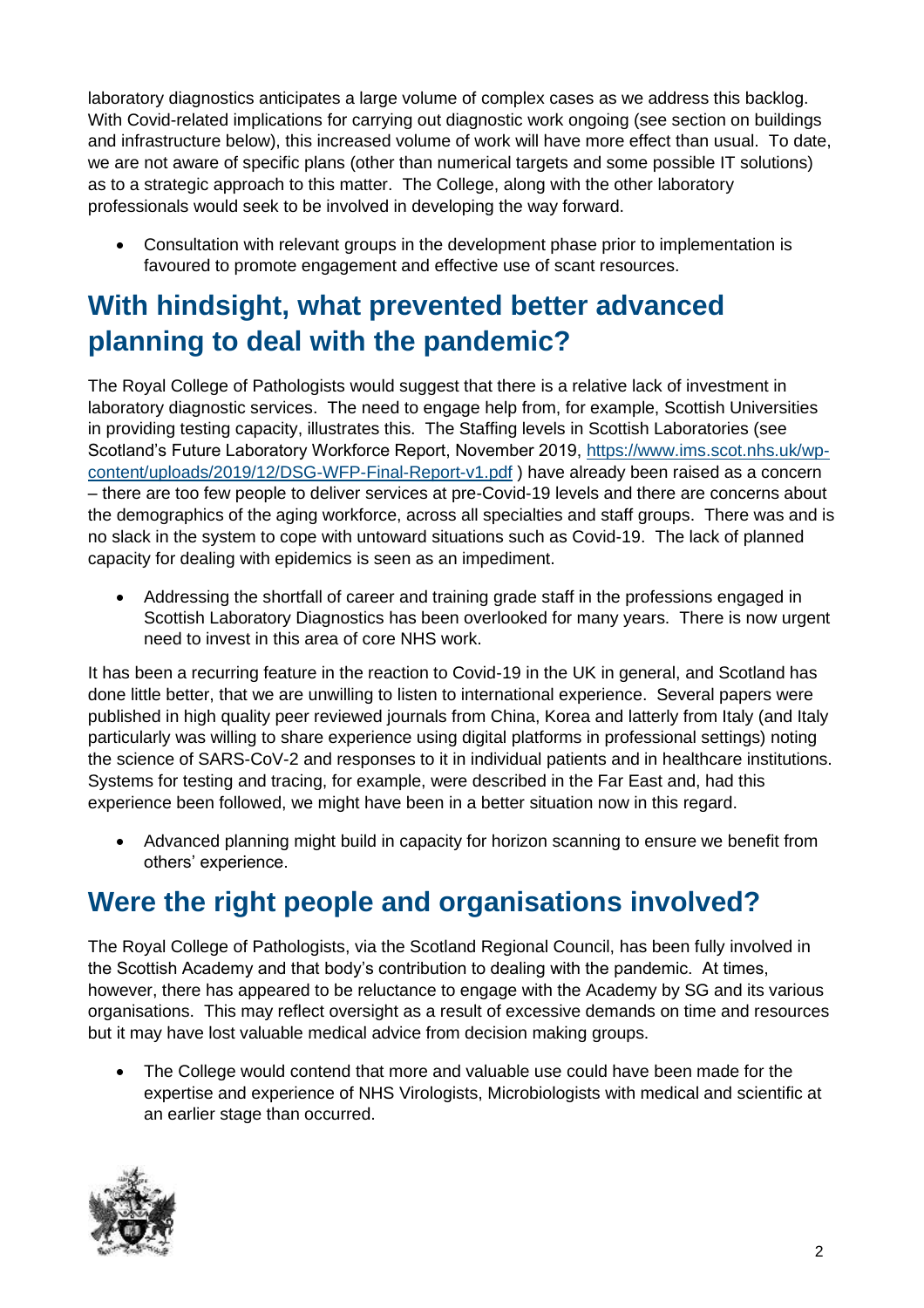Laboratory professionals have years of experience and learning in developing services to the excellent standards we expect from NHS laboratories. We know what is achievable. We feel we could have been more helpful in developing systems beyond the conventional NHS networks. Having NHS experts involved in designing and implementing standardisation, sample tracing within laboratories, quality control, quality management and quality assurance of these services could have cut the time to operational status, effective use of resources the accuracy of results and confidence in them and the safe transmission of results to NHS patient records. That these people did become involved in not in question – earlier involvement would have been helpful.

• Earlier involvement, demonstrating understanding of and trust in NHS Laboratory expertise in planning, designing, developing and delivering new services would have been helpful.

## **What lessons have been learned which could inform the response to future outbreaks of COVID-19 infection or another pandemic?**

#### **Organisations**

It may be argued that "top-down", command and control styles have felt less inclusive and that opportunities for innovation and balance may have been overlooked. There are examples where advisory structures, locally and nationally, have been shut down or side-lined. The balance is that in a time of crisis, there was a need "to do something" and there is little doubt that what was done was done with good intent.

• Consultative, consensual approaches are known to work well in the public sector – this evidence should be heeded for future.

The ethics of private sector organisations which have become involved in aspects of supply and delivery are possibly questionable although it is conceded that the point of business is to generate profit and that national and international economic prosperity relies on this.

The approach to embracing the private sector might be more measured in the UK context is worth considering.

There is a feeling that those who shouted loudest were heard whilst those who made thoughtful approaches had less favourable receptions.

• Looking ahead, a more thoughtful response where advice is more carefully sought may produce more constructive and better coordinated outcomes.

#### **Buildings, services and infrastructure**

NHS laboratory buildings and the services within them have been significantly reorganised. This has produced a workable short-term solution to the immediate challenges of the Covid-19 crisis. As this abates and the need to address the rest of the remit of the NHS, further reorganisation will be necessary to enable service delivery that is safe for patients and for staff. The scale of backlogs across all aspects of the service are considerable and growing and the complexity of the care that will be needed to resolve individual patients' cases will increase with late and advanced presentations.

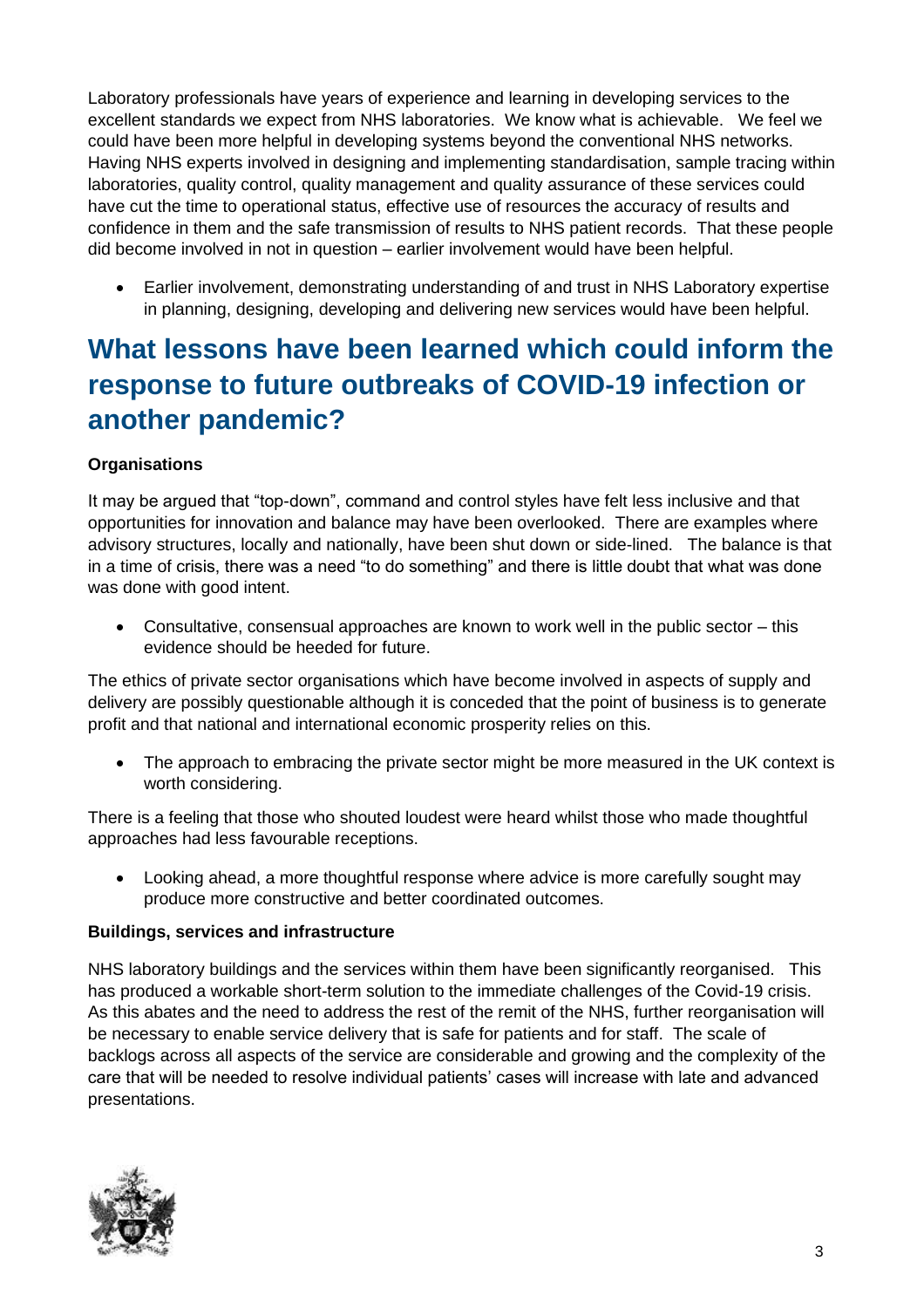• Laying out the criteria that need to be considered in this mix has begun and it is important there is wide and deep, experienced and novel professional advice in how this process goes ahead.

Space within buildings is now seen as premium with the need for distancing between patients, staff and between patients and staff. This is pertinent in laboratories which haven in effect become significantly smaller with at least the same workforce numbers and more activity going forward. This poses challenges for service delivery in bulk as was the pre-Covid situation, especially in specialties like Cellular Pathology (Histopathology, Paediatric Pathology, Diagnostic Neuropathology, Forensic Pathology), Haematology and Clinical Genetics where people carry out interpretative work beyond machines. Solutions may include changes in timetabling, longer opening hours with fewer people present at any one time, working over weekend days. There is cost involved in these arrangements and it is necessary to think about staff availability and ability to cope with life-style changes that would necessarily result.

• Consultation and agreements around proposals that may involve changes in working practices, terms and conditions of employment will be necessary.

Flexibility is seen as valuable in the context of the Covid-19 response. Vulnerability is exposed where there is reliance on single people or centralised sites to provide services or aspects of service. The value of working collaboratively has been shown in clinical, laboratory, academic and institutional contexts. This highlights the relevance of ensuring, as we move forward, we have integrated Distributed Services which can function independently but also collectively to share load and provide equitable access across the country.

• Going forward, local services, coordinated nationally can provide a model of safe, sustainable and resilient NHS services with equitable access.

IT has become invaluable throughout the Covid-19 outbreak. Organisations like NES who have invested in IT are reaping the benefits with relative ease of home working, for instance, because of the policy to supply staff with up to date, VC enabled, dockable, networked, laptops as opposed to desk top machines.

• IT strategy going forward should include investment consideration of flexible working to include off site connectability and functionality.

#### **Education, training, research and quality improvement**

Educational activity has been stopped or at least curtailed during the Covid crisis. This has been because of capacity – the need to have staff on site delivering service – and because of changes in case mix, volume and staff redeployment. It is argued that every medical student and doctor in a training programme has experienced disruption to their learning opportunities. This does not imply there are not things to be learned from the crisis – far from it.

• There is much to be learned from the Covid crisis on a personal as well as organisational basis.

There is considerable anxiety among trainees about falling behind curricular goals and missing milestones with the cancellation of examinations and courses in addition to changes in experiential learning. This affects doctors and scientists who have remained in their base specialty as well as

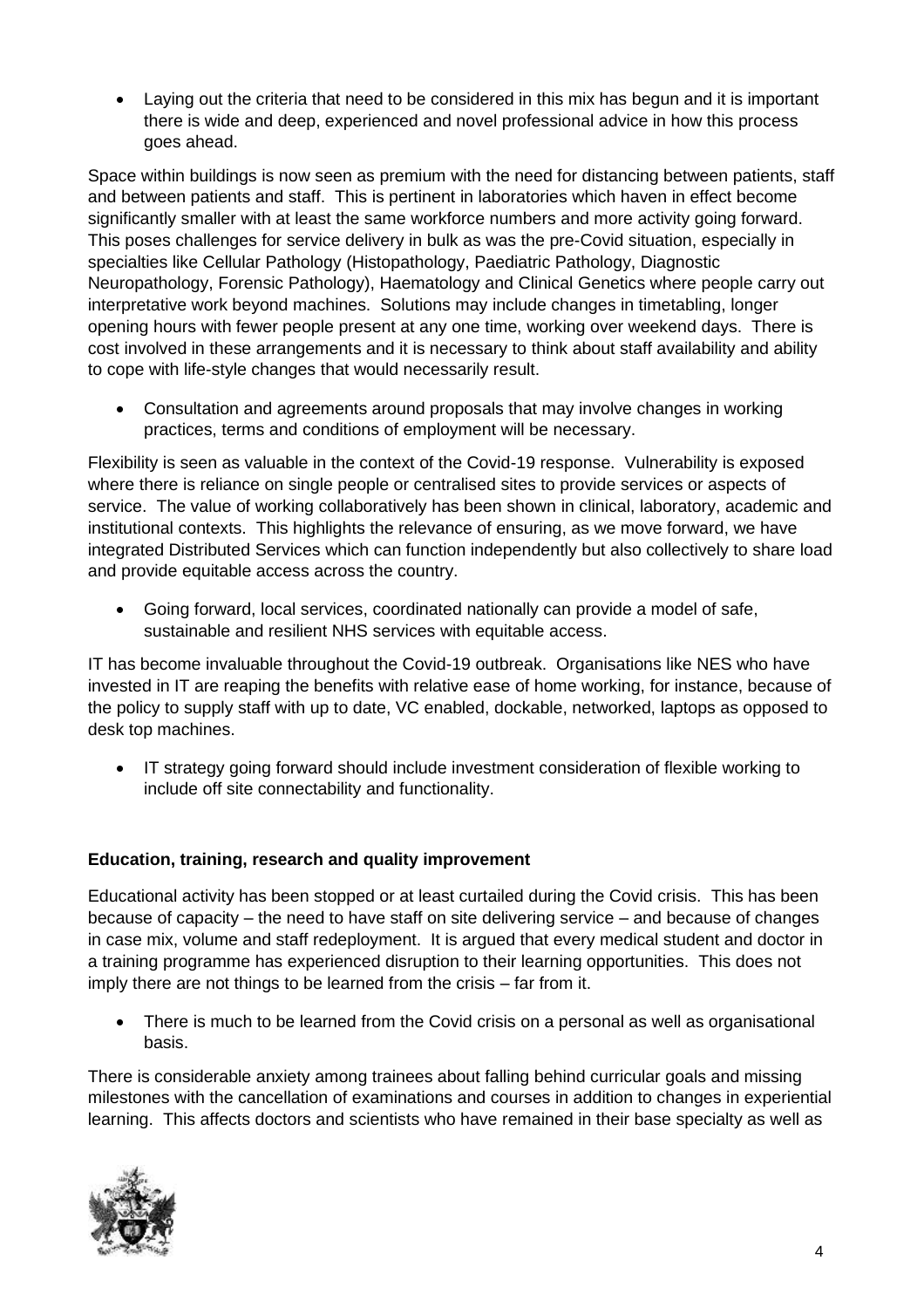those redeployed to other parts of the service. There is an apparent lack of alignment in how this should be handled with a spectrum of approaches from the lenient – give everyone an extra 6 months – to the hard line – they must fulfil all criteria in curricula to progress. Sign off of curriculum progress review processes for medical trainees was long in coming, despite some annual progress reviews (ARCPs) having already occurred.

The purpose of medical and scientific education and their associated institutions is to support learning, attain standards and maintain them. The object is to support trainees and their trainers. We should and can trust people on the ground to make sound judgements to allow trainees to feel valued for who they are and what they do and to make progress in their careers. It is important to remember in advising trainees the value of thinking and acting individually and collectively with common sense and compassion because each trainee in each workplace has a different context. Rigidity is likely to be unhelpful and will risk trainees' success, health and wellbeing.

• Trainee progress should be supported, acknowledging each doctor's and scientist's contribution to the service and by providing time, space and opportunity to build experience and develop professionally.

This implies that time and effort will have to be expended on education and training as it serves as investment in the future capability of the laboratory workforce. Innovative ways of teaching and learning have grown out of Covid-19 and this experience should be developed, not lost or neglected.

• Reconstituting education and training should be core NHS business, investing in the development of professionals who have learned from the Covid-19 crisis and whose careers will power the service in future.

Similar arguments can be developed about research and quality improvement. Much clinical research and trials have been paused and, for the development of future therapeutic strategies, will require to be reinvigorated. The realignment and adjustments in service design have provided opportunities for QI projects to evaluate their effectiveness. These activities too will require time and so again it is important NHS authorities see this as core business.

• Enabling clinical trials and research and quality improvement projects remain a central component of high quality healthcare and should be promoted and supported as core activities in NHS Boards.

#### **Professionals' wellbeing**

There is sound evidence about the importance of investing in staff. This includes their education and training, the environment within which staff work, the facilities and opportunities they have available and the encouragement there is for professional development. Looking after people is what the professions do. That we afford that privilege to our peers is a professional value which is as relevant today as it was to Hippocrates. Healthcare professionals work in stressful places with high expectations upon them, from themselves as much or more than from others. Acknowledgement of this and help when needed are humane and worthy.

• The value of and need for a focused professional health programme has never been more clearly made. There is a need for employers to respond to this case.